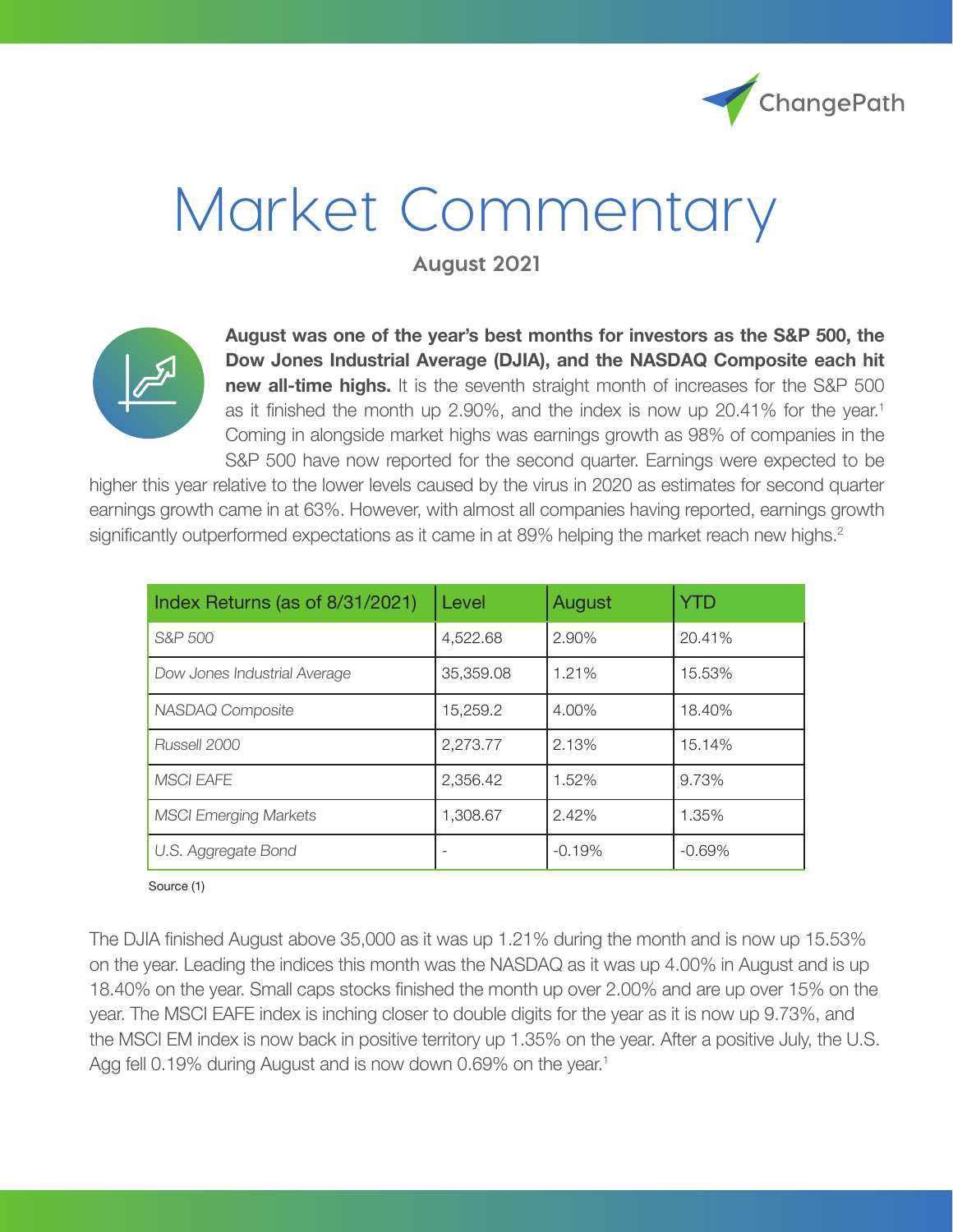## **THE ECONOMY**

Job creation, unemployment, and wage growth all came in with better-than-expected numbers to start the month only to disappoint with numbers from September  $3<sup>rd</sup>$ . Job creation was expected to be around 720,000 new hires in the month of August, but the Labor Department reported only 235,000. The chart below shows job creation since the start of 2020, and many point to the Delta variant of the virus as to why job creation came in unexpectedly low in August. "The labor market recovery hit the brakes this month with a dramatic showdown in all industries," said Daniel Zhao, senior economist at jobs site Glassdoor. "Ultimately, the Delta variant wave is a harsh reminder that the pandemic is still in the driver's seat, and it controls our economic future." 3

### U.S. job growth



Total nonfarm payrolls, change from previous month

Unemployment fell from 5.4% to 5.2% which was more in line with analyst expectations this month. Employment numbers sill remain below pre-Covid levels as there are 5.6 million fewer workers today than before the pandemic. It is not because of lack of jobs though, as the placement firm Indeed estimates that there are 10.5 million open jobs, which is comfortably a record for the United States' labor market.<sup>3</sup> With 7.5 million workers about to lose their unemployment benefits on September 6<sup>th</sup>, the labor reports for September will be a telling sign.<sup>4</sup> Combine that with the Delta variant causing issues and we could see changes from Congress. These numbers will be key for the Federal Reserve Board (Fed) as they look to taper their bond purchasing sometime later this year. With the strong economic numbers from July that were reported on August  $6<sup>th</sup>$ , many thought the tapering was a foregone conclusion, but September will be an important month regarding Fed policy. The Fed is likely to announce the tapering of bond purchases in November, but that does allow them time to receive more data on the labor market recovery and economic growth.<sup>5</sup> For reference, when the Fed buys bonds, it stimulates the economy by increasing the money supply. Also, keeping interest rates lower allows for more borrowing with lower financing costs and investing to stimulate the economy. These are two levers that the Fed has been pulling since the start of this pandemic. The Fed has made it clear that increasing their target interest rate will not occur until after bond purchases have been tapered.

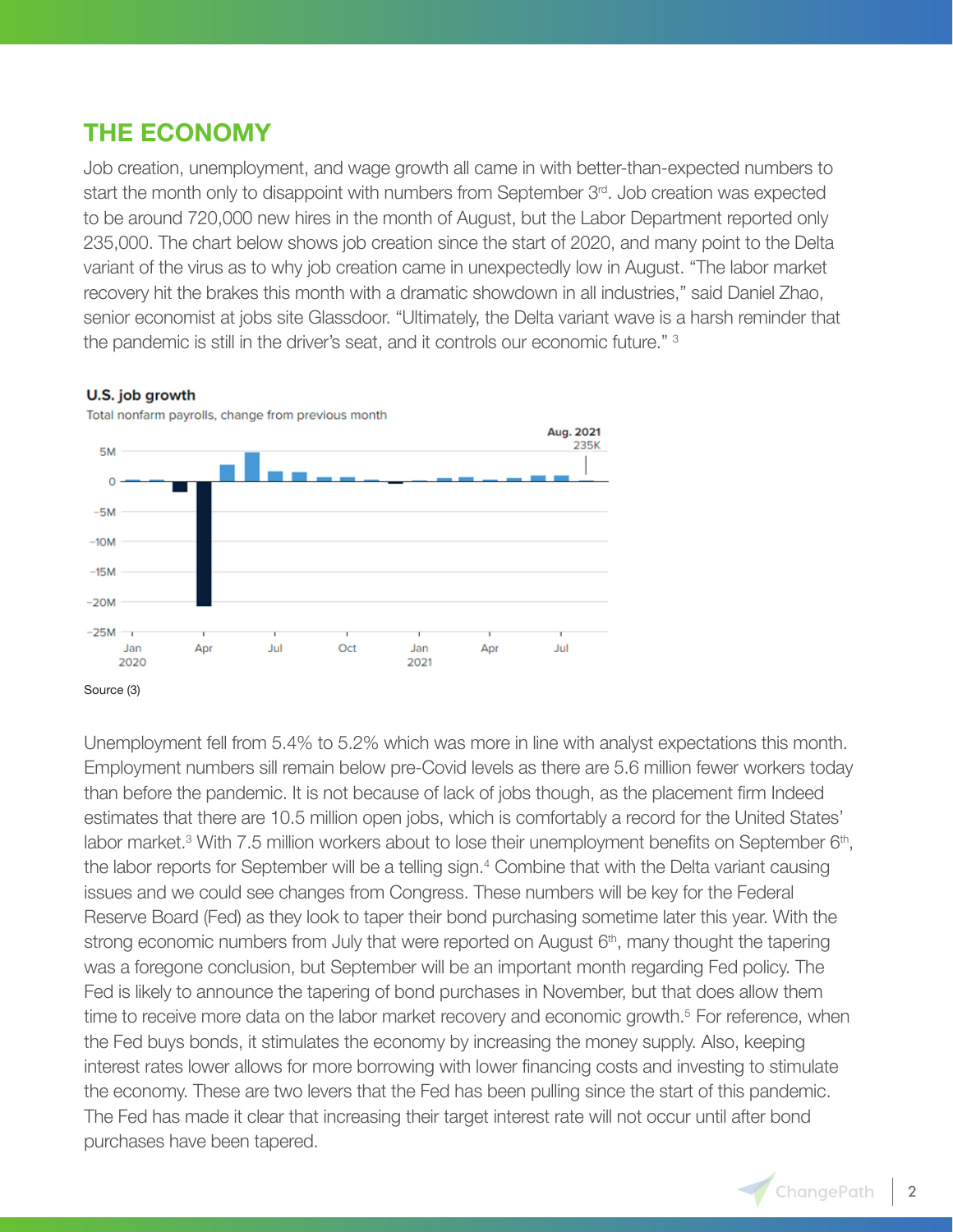While eyes will be on the Fed regarding their policy decisions, there are also big items on the docket for Capitol Hill with the budget resolution bill and the infrastructure bill. In a party-line vote, the House of Representatives passed the \$3.5 trillion budget resolution bill on August 24<sup>th</sup>. While this allows for \$3.5 million more in spending, Democrats still have hurdles to overcome as this vote allows them to write and approve a massive spending package without Republicans. They will still need to write and gain support for a budget bill before they approve the infrastructure bill which is tentatively set to be voted on by September 27<sup>th</sup>.<sup>6</sup> September is sure to be an important month from all perspectives as it relates to our economy.

## **CONCLUSION**

While there were many headline grabbing negatives in the month of August, they could still not keep the market down. We had inflation concerns, labor shortages, and the Delta variant along with many others. These topics will continue to stay top of mind for the remainder of the year, and we can't expect the same type of market performance or a smooth ride. Volatility spiked in mid-August as the VIX hit 24.74 before calming down to end the month as it fell to 16.67.<sup>7</sup> We expect these bouts of volatility to continue throughout the remainder of 2021 in our headline driven society. It's important that investors maintain discipline through the volatility as the image below shows the result of the average investor trying to time the market through volatility rather than staying the course with a disciplined 60% equity and 40% fixed income (60/40) or 40/60 type of portfolio.



#### Source (8)

The Fed will eventually start their tapering of bond purchases, virus talk is sure to pick up during the Holiday season with potential restrictions, and Congress will try to work through both the infrastructure bill and a budget plan. Second quarter earnings season is almost complete, and we've had peak growth with peak earnings. As one can see, the remainder of 2021 expects to be quite eventful and there should be no surprise if the market follows suit from a volatility perspective. There are concerns on the horizon. Because of these unknowns, we continue to recommend a disciplined portfolio according to your risk tolerance and investment objectives. If you'd like to update your risk tolerance or revisit your investment objectives, please reach out to schedule a meeting today.